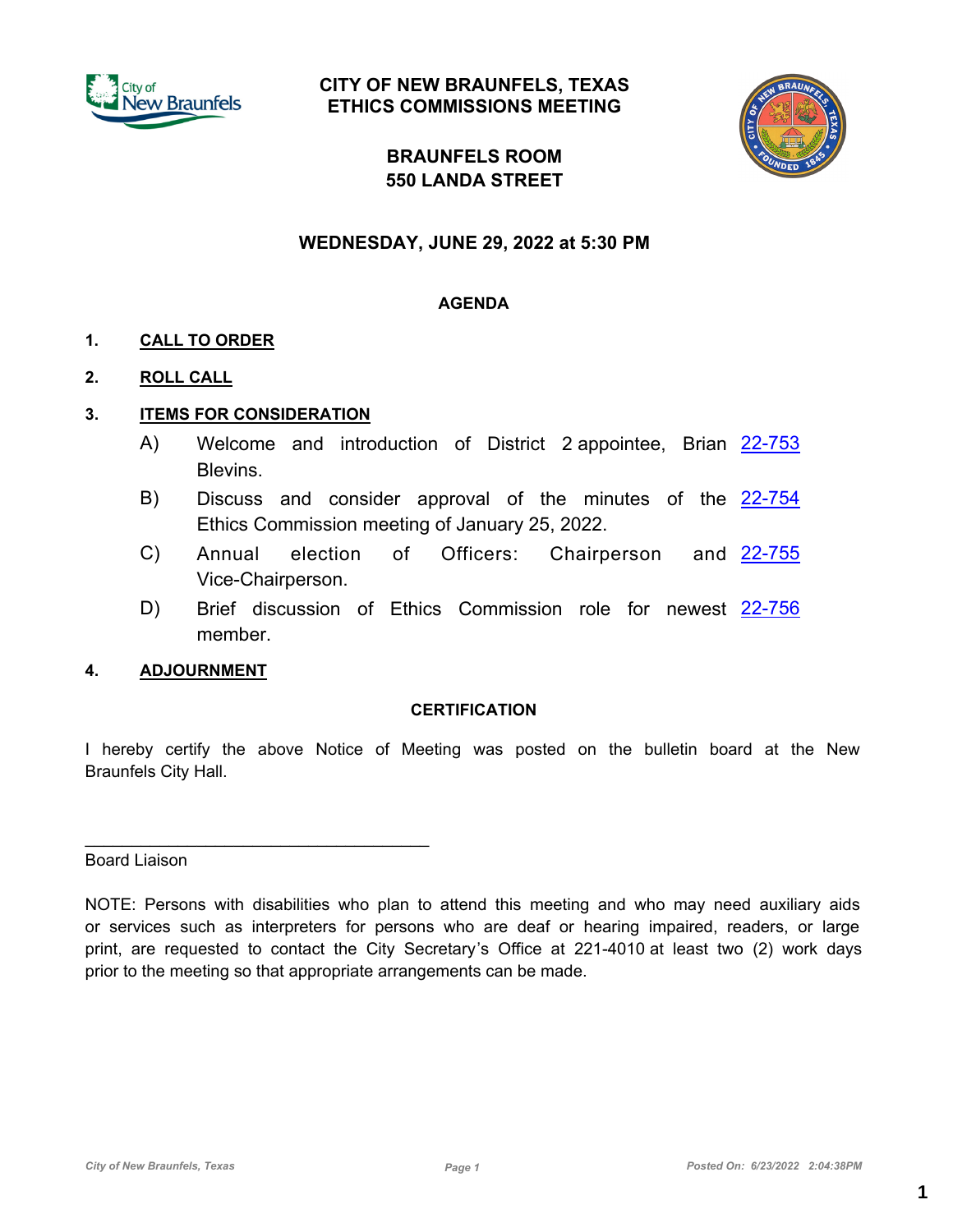

Agenda Item No. A)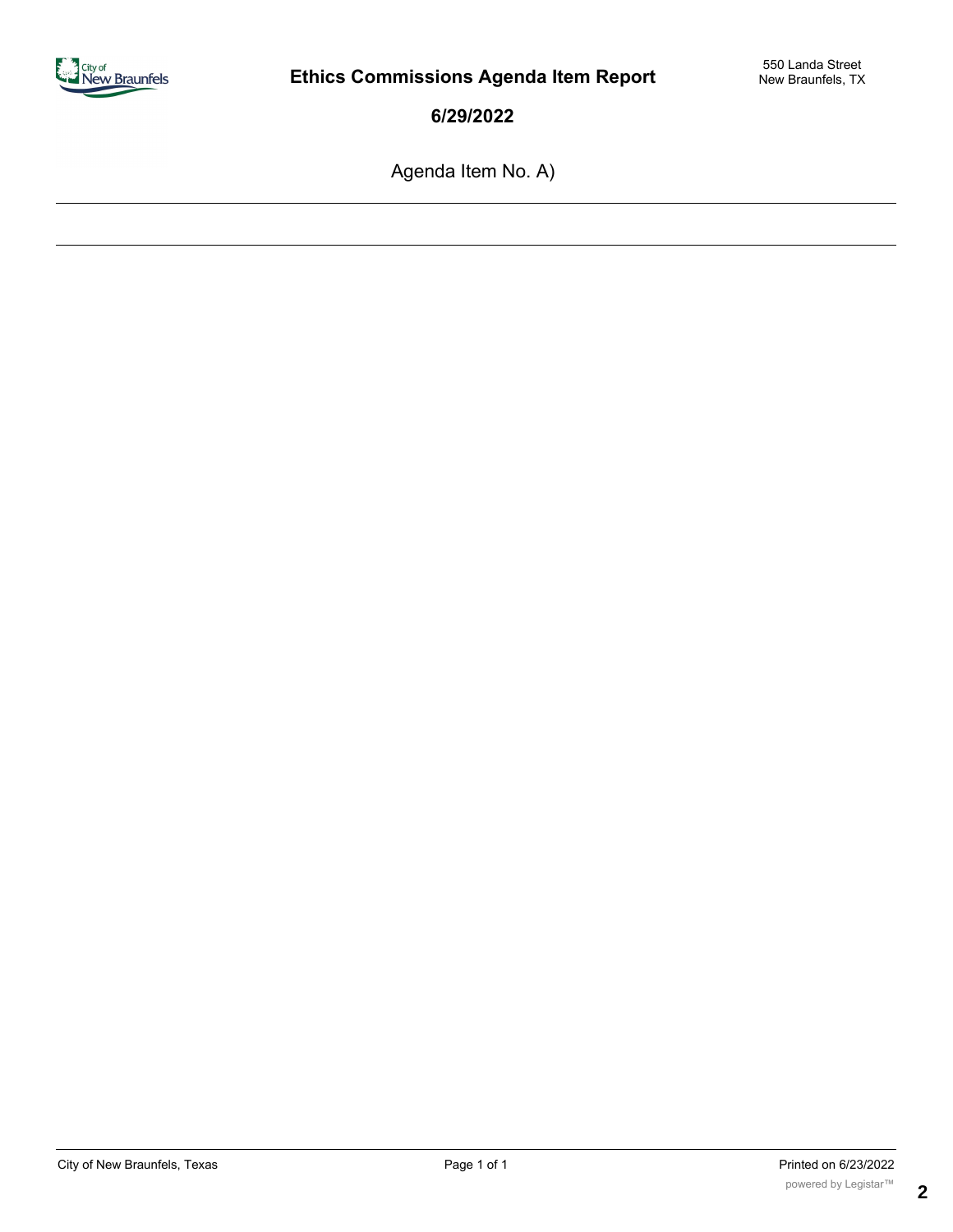

Agenda Item No. B)

PRESENTER: Savannah Koehler, Paralegal

### **SUBJECT:**

Discuss and consider approval of the minutes of the Ethics Commission meeting of January 25, 2022.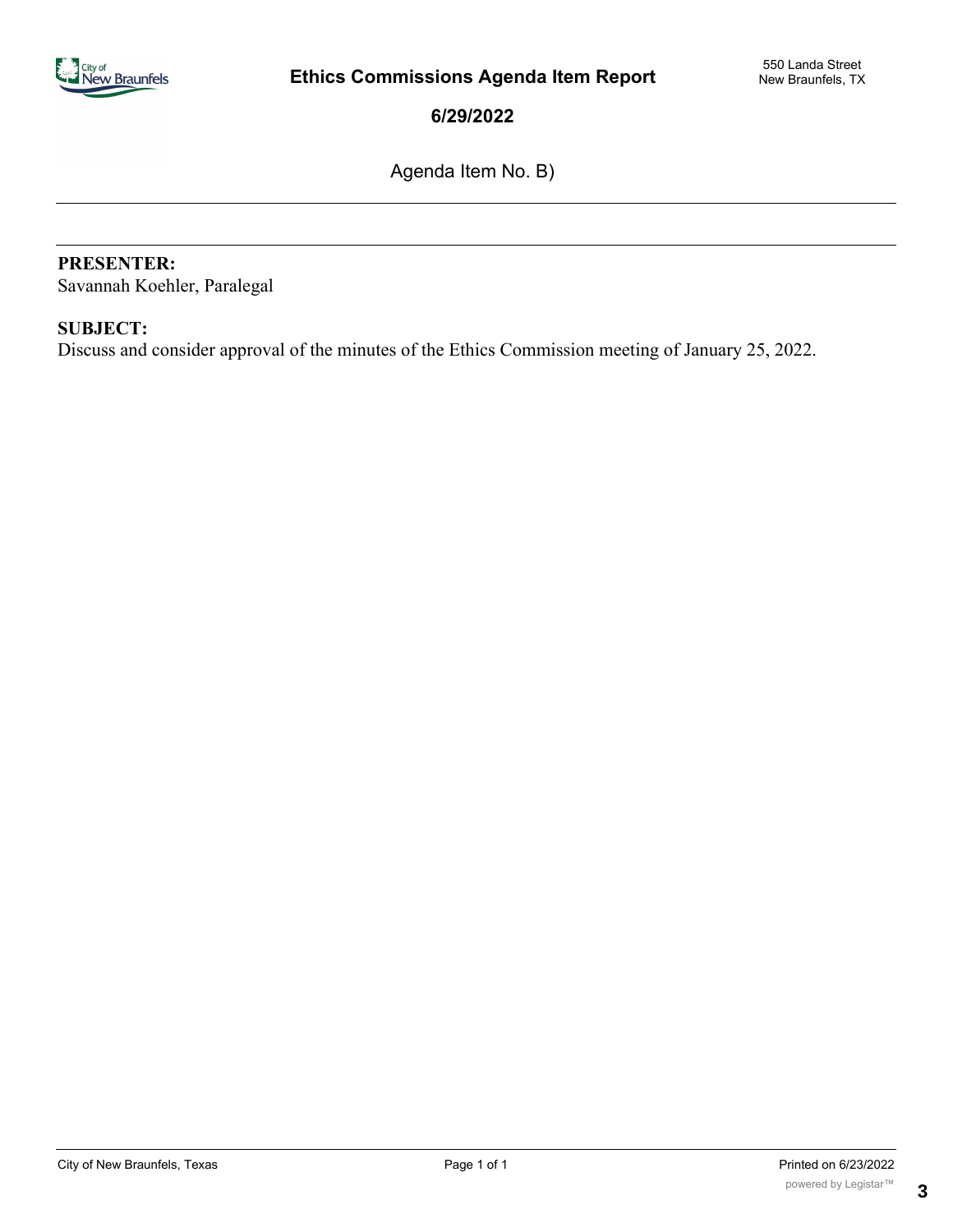

# **CITY OF NEW BRAUNFELS, TEXAS ETHICS COMMISSION January 25, 2022 Meeting Minutes**

The Ethics Commission of the City of New Braunfels, Texas convened on Tuesday, January 25, 2022 at 5:30 p.m.

**1. Call to Order.** The meeting was called to order by Commissioner, Frank Suhr at 5:30 p.m.

## **2. Roll Call – Commissioners present were:**

Bob Wolf, District 1 Frank Suhr, District 3 Mollie Dreibrodt, District 4 Christopher Wolf, District 5 Paul Finley, At Large

## **Commissioners not present were:**

Victor Martinez, District 2 Gisselle Price, District 6, Chair

## **City Staff present were:**

 Valeria M. Acevedo, City Attorney Savannah Koehler, Paralegal

## **3. Approval of June 21, 2021 Minutes.**

Frank Suhr opened discussion and review of the minutes. A motion to approve the June 21, 2021 minutes was made by Paul Finley and was seconded by Mollie Dreibrodt. The minutes of the June 21, 2021 meeting were approved by unanimous vote.

## **4. Adjournment.**

A Motion to Adjourn was made by Paul Finley and was seconded by Mollie Dreibrodt. Meeting adjourned at 5:33 p.m.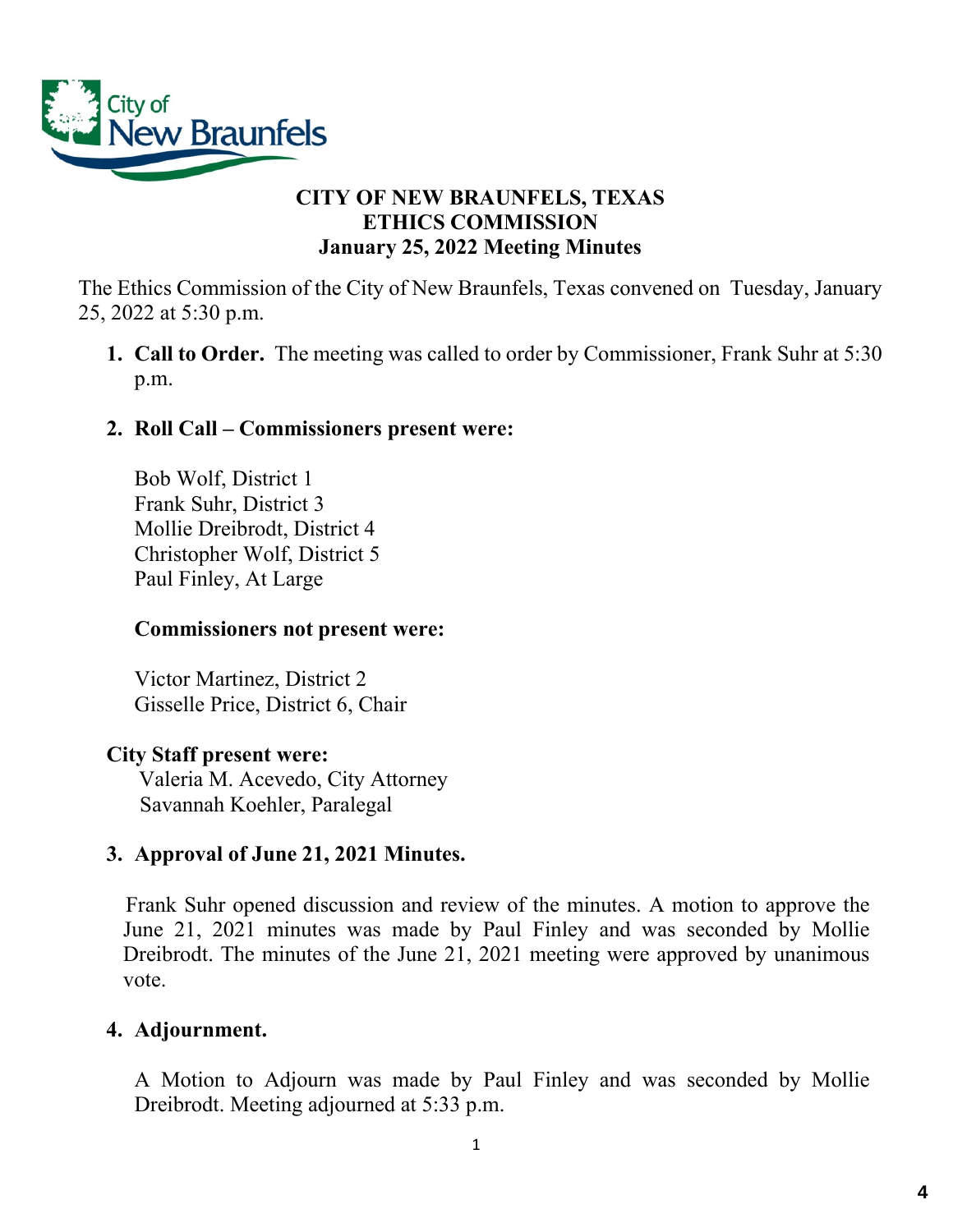

Agenda Item No. C)